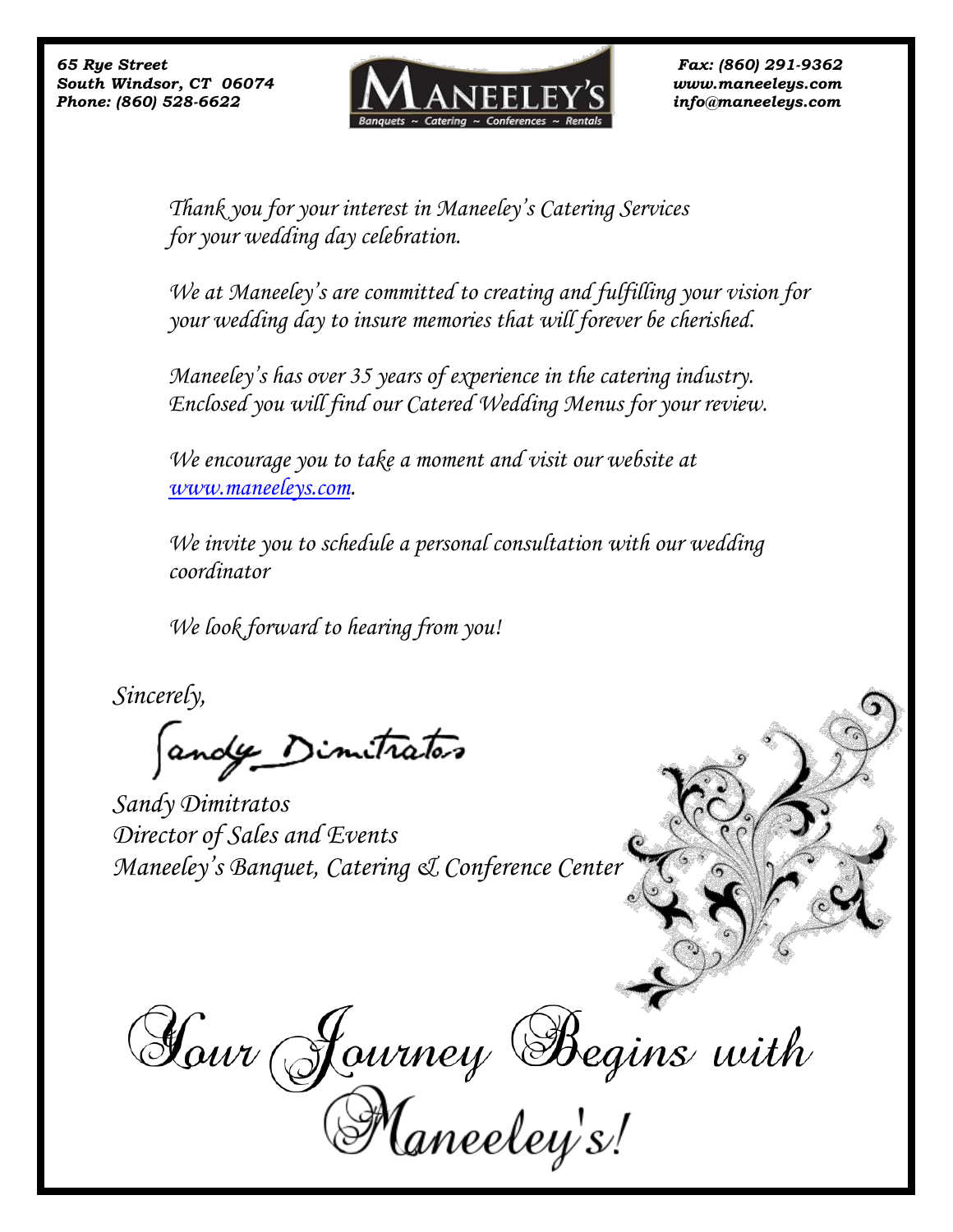



# *Maneeley's Catering & Rental*

*Our dedicated staff will exceed your every expectation.*

*Select from our Buffet, Plated Dinner or Cocktail Stations menus, or customize your menu with the assistance of our Director of Events, Sandy Dimitratos.*

*Sandy and Bruce provide personal attention to each bride and groom through the entire planning process, guaranteeing that your special day will be a day to remember.* 

# *Planning your wedding reception is our passion!!*

65 Rye Street ~ South Windsor, CT 06074 (860) 52-PARTY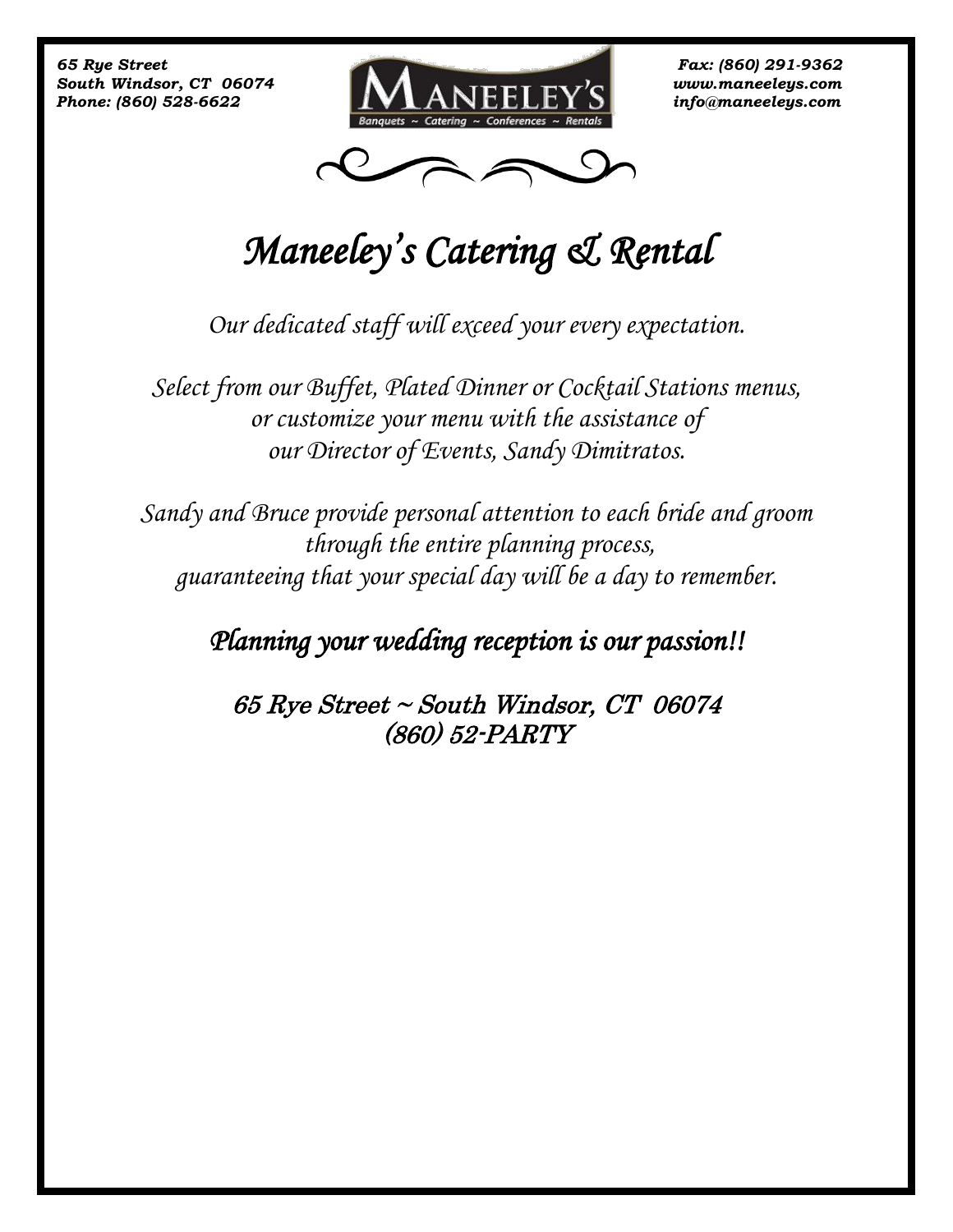

# *Plated Wedding Menu*

#### *Stationary Display*

*Display of Assorted Domestic & Imported Cheese and Fresh Vegetables Accompanied with Assorted Crackers & Breadsticks, Served with Hummus and Vegetable Dip* 

## *First Course: Served Family Style*

*Garden Salad with our Vinaigrette Dressing Penne Pasta with choice of Marinara, Alfredo or Ala Vodka Sauce Served with Dinner Rolls and Butter*

# *Main Entrées*

*(Selection of Three)* 

*Chicken Supreme \$48.95 Boneless Breast of Chicken, stuffed with Vegetable Herb Stuffing, topped with Maneeley's Signature Supreme Sauce*

*Chicken Augustino \$48.95 Boneless Chicken Breast, stuffed with Sundried Tomato, Cheese & Artichoke topped with Moscato Wine Sauce* 

| Chicken Francaise<br>Sautéed with Wine & Lemon Butter Sauce                                                             | \$48.95 |
|-------------------------------------------------------------------------------------------------------------------------|---------|
| Chicken Marsala<br>Sautéed with Mushrooms and Garlic in a Marsala Wine Sauce                                            | \$48.95 |
| <b>Roast Prime Rib</b> Au Jus $16oz$                                                                                    | \$50.95 |
| <b>Charbroiled Filet Mignon 80z</b><br>With a Burgundy Mushroom Demi Glaze                                              | \$55.95 |
| <b>Broiled Swordfish</b><br>With Garlic Butter                                                                          | \$50.95 |
| Stuffed Filet of Sole<br>With Crab and Scallop Stuffing, topped with a Lobster Cream Sauce                              | \$48.95 |
| <b>Baked Stuffed Shrimp</b><br>With Seafood Stuffing, Lemon Wedges and Drawn Butter                                     | \$54.95 |
| <b>Broiled Stuffed Lobster Tail &amp; Filet Mignon</b><br>With Lemon Wedges, Drawn Butter and a Burgundy Mushroom Sauce | \$64.95 |
| Spinach Ravioli Primavera<br>Tossed with Zucchini and Squash, topped with Olive Oil & Garlic                            | \$42.95 |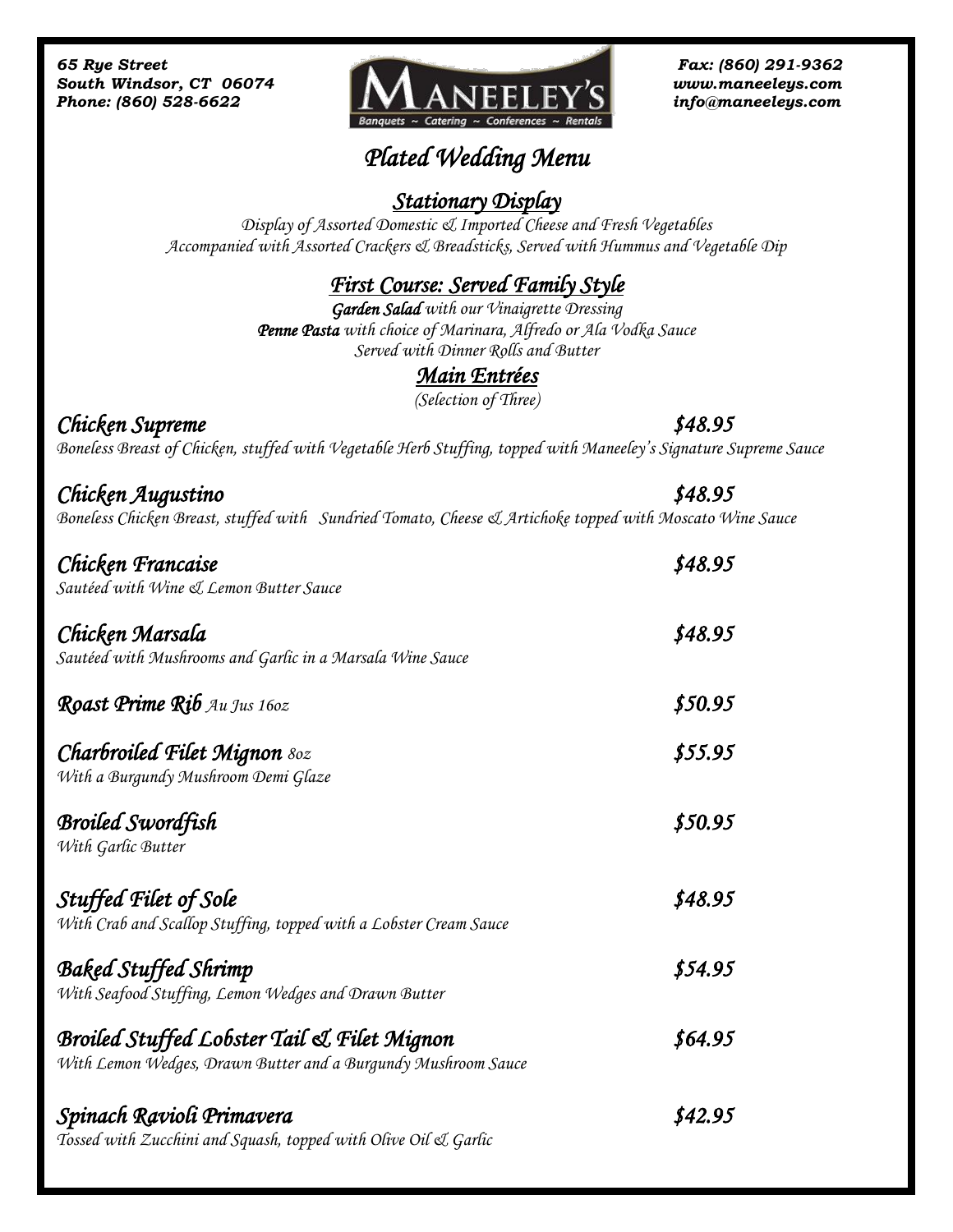

*Potato or Rice Side (Choice of One)*

*Baked Idaho Potato with Sour Cream Mashed Red Bliss with Garlic Oven Roasted Red Potatoes Duchess Potato Wild Rice Cranberry Rice Pilaf Spanish Rice* 

*Vegetable Side* 

*(Choice of One)*

*Italian Whole Green Beans Mediterranean Vegetable Medley Green Beans with Baby Carrots Sautéed Zucchini, Eggplant and Summer Squash*



*Coffee, Decaf & Assorted Tea ~ Cream & Sugar* 

*Tiered Wedding Cake: \$3.50pp*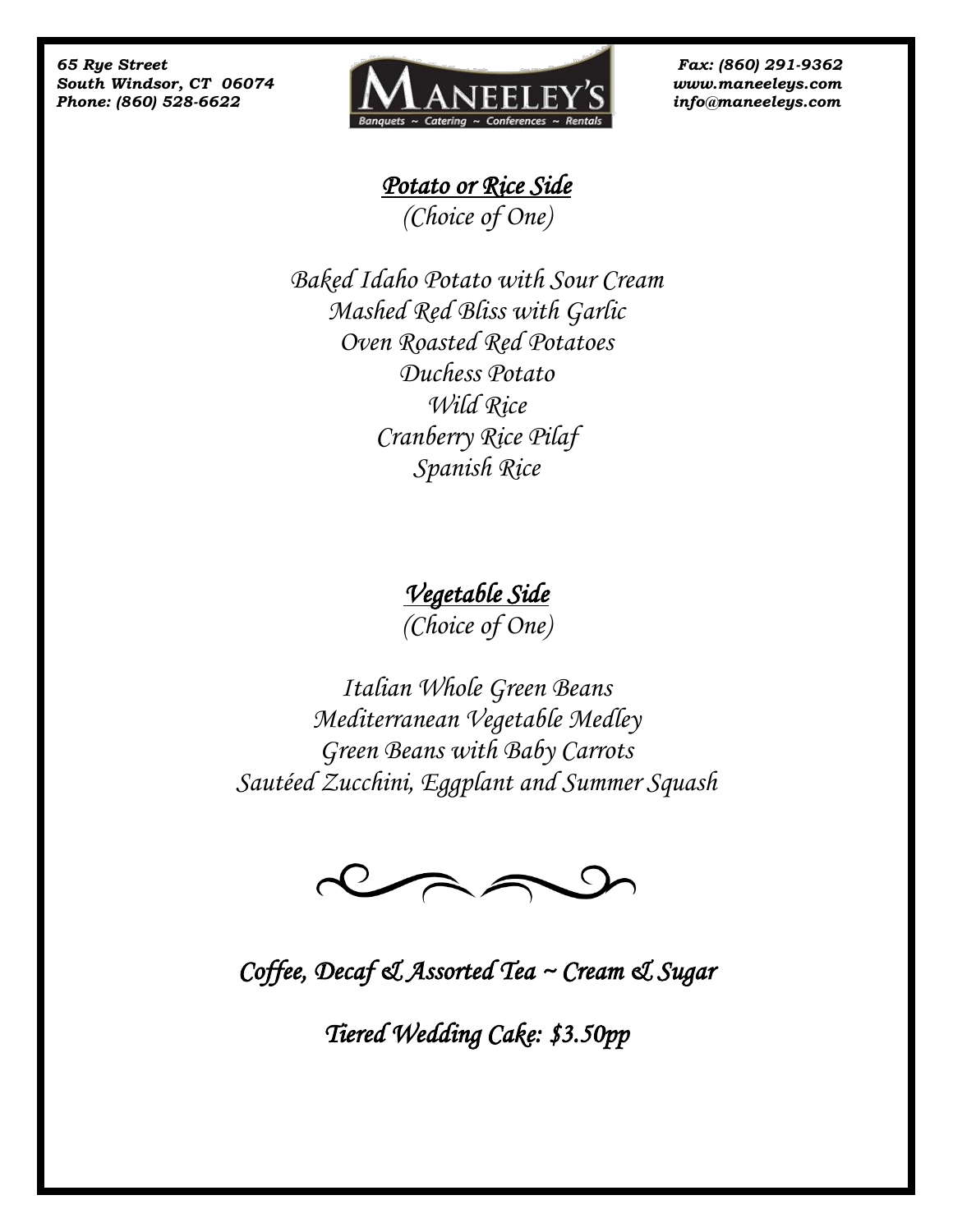

## *~ Buffet Dinner Service ~*

*Stationary Cold Display*

*Display of Assorted Domestic & Imported Cheese and Garden Fresh Vegetables Accompanied with Assorted Crackers Served with Hummus & Vegetable Dip*

# *~ Imperial Buffet ~*

*Served Family Style Garden Salad with House Dressing Dinner Rolls & Butter Buffet Dinner Penne with Marinara Sauce Carved: Tenderloin of Beef with Horseradish Cream Sauce Stuffed Chicken Supreme Oven Roasted Potatoes Green Beans with Glazed Baby Carrots Cranberry Rice Pilaf Coffee, Decaf & Assorted Tea ~ Cream & Sugar*

*\$44.95 per Guest* 

 *~ Emerald Buffet ~* 

*Served Family Style Field Green, topped with Gorgonzola Cheese & Cranberries, Balsamic Dressing Dinner Rolls & Butter Buffet Dinner Cheese Tortellini Alfredo Chicken Marsala 12 oz NY Sirloin Grilled Steak with Sautéed Mushrooms & Onions on the Side Eggplant Mediterranean (Spinach and Feta Cheese) Duchess Potatoes Mediterranean Vegetable Medley Warm Dinner Rolls and Butter Coffee, Decaf & Assorted Tea ~ Cream & Sugar \$46.95 per Guest*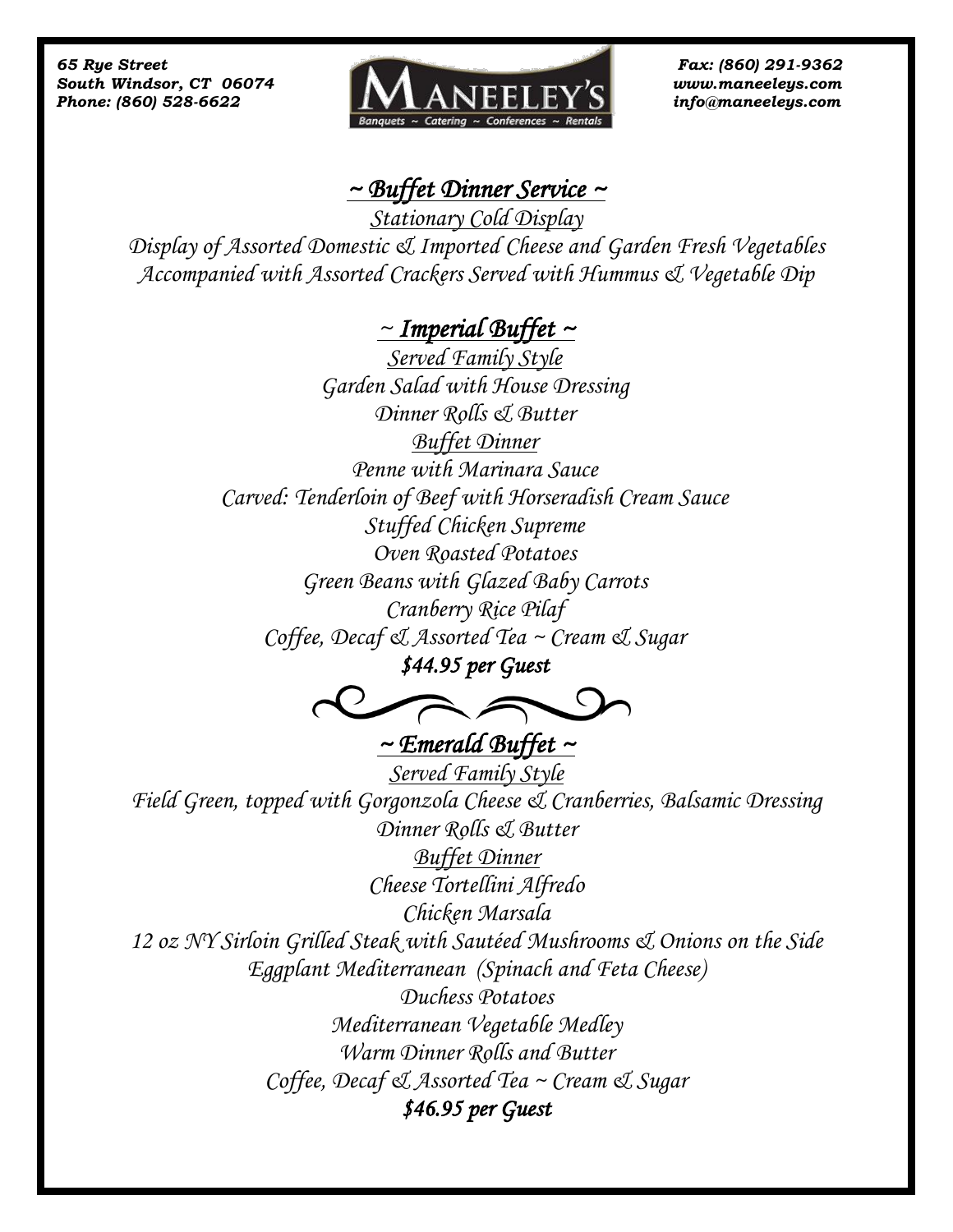

### *~ Diamond Menu ~*

*Served Family Style Classic Greek Salad with Greek Dressing Dinner Rolls & Butter* 

*Dinner Station Bow Tie Ala Vodka Chicken Francaise Broiled Swordfish with Garlic Butter Carving Station: Roast Prime Rib of Beef with Horseradish Cream Sauce on the Side Mashed Potatoes Bar with Toppings (Cheddar Cheese, Sour Cream, Gravy, Bacon) Roasted Vegetable Blend ~ Rice Pilaf Coffee, Decaf & Assorted Tea ~ Cream & Sugar*

*\$50.95 per guest* 



*~ All Catered Wedding Packages Include ~* 

*China Service ~ Stainless Flatware Champagne Glasses ~ Water Glasses ~ Coffee Cup Choice of White or Ivory Table Linen Linen Napkins to Coordinate with Your Wedding Wedding Coordinator to Assist with Every Detail All Dining/Table Accessories*

*Bar Services Available Upon Request; Complete Rental Services Available Upon Request.*

*All Prices Are Subject to 20% Service Fee and Connecticut State Sales Tax*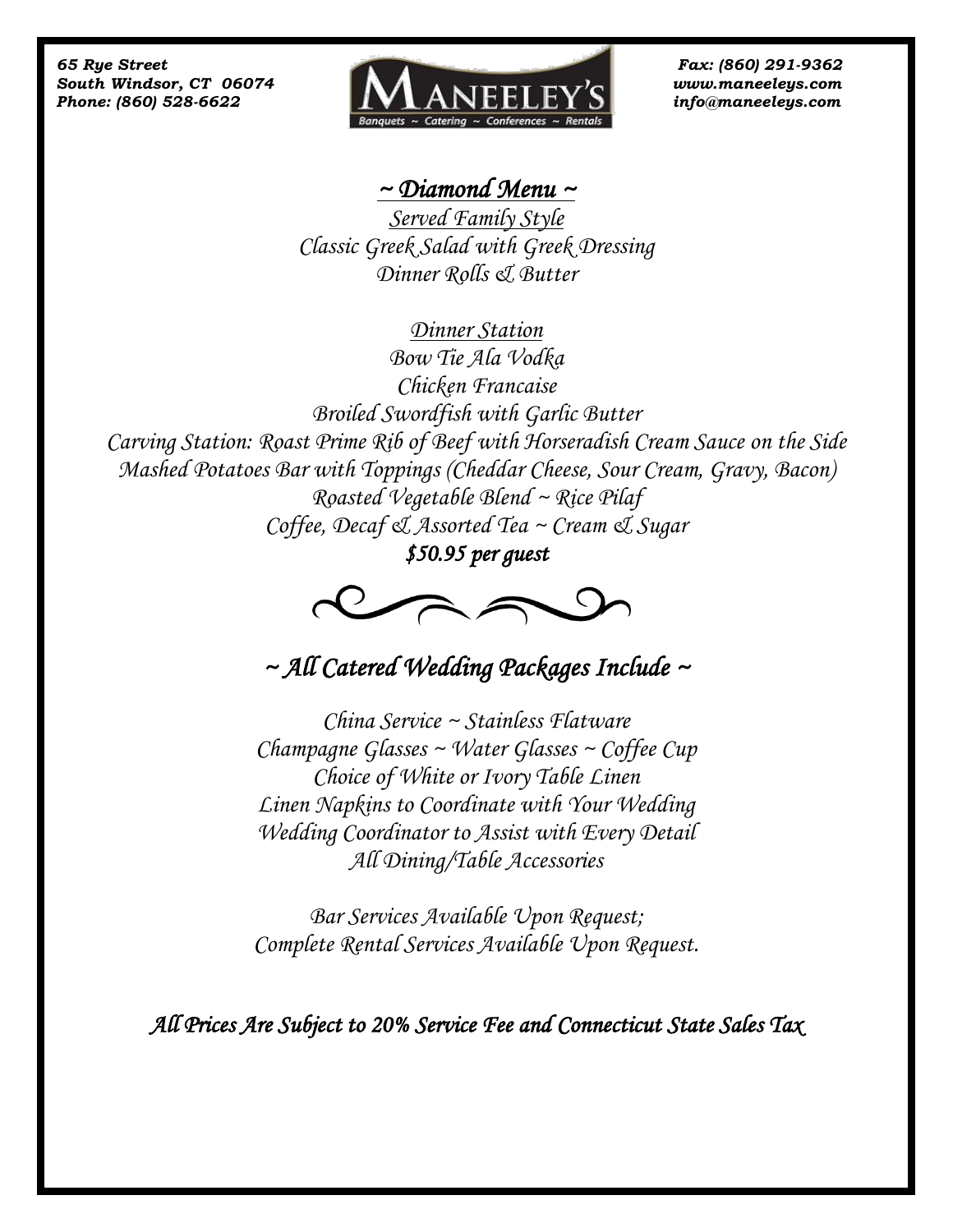

# *~ Stations Reception Menu ~*

#### *Cold Display*

*Assorted Selection of Imported & Domestic Cheese, Fresh Fruit and Garden Fresh Vegetables With Crackers, Breadsticks and Vegetable Dip* 

#### *Passed Butler Style*

*Sesame Chicken with Jack Daniel's Bourbon Sauce Maryland Crab Cakes with Aioli Sauce Spinach & Cheese Stuffed Mushrooms Raspberry Brie in Puff Pastry Sea Scallops wrapped in Bacon Assorted Mini Quiches Beef Teriyaki Buffalo Chicken Spring Rolls with Spicy Blue Cheese* 

#### *Pasta Station*

*Spinach Ravioli Primavera ~ Cheese Tortellini with Alfredo Sauce Caesar Salad ~ Sliced Italian Bread* 

#### *Carving Station*

*Choice of Two* 

*Tenderloin of Beef with Horseradish Sauce, Sautéed Mushrooms and Onions on the Side Turkey Breast with Stuffing and Cranberry Sauce Roast Pork Loin Roast Prime Rib of Beef a Jus* 

#### *Sides*

*Grilled Seasonal Vegetables Mashed Potato Bar Assorted Rolls & Butter* 

#### *Dessert Station*

*Assorted French and Italian Pastries Assorted Cookies Sliced Fresh Fruit Display Regular and Decaf Coffee and Tea \$58.95 per Guest*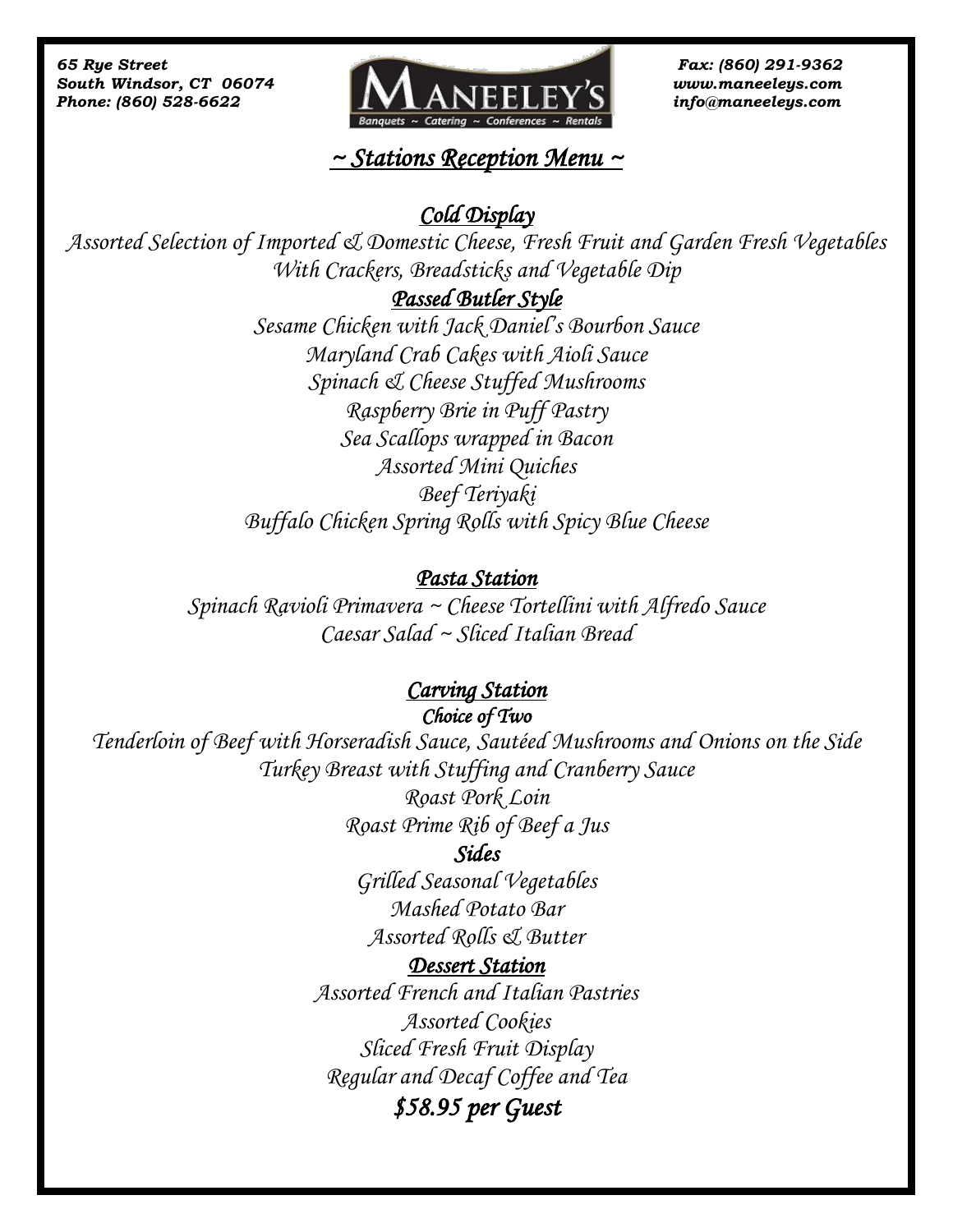*Phone: (860) 528-6622* 



# *~ Social Hour Enhancements ~ Hors d'oeuvres ~ 50 pieces*

| Shrimp Cocktail with Cocktail Sauce and Lemon Wedges | \$112 |
|------------------------------------------------------|-------|
| Coconut Shrimp with Mango Salsa                      | \$100 |
| Spinach & Cheese or Seafood Stuffed Mushrooms        | \$75  |
| Cocktail Meatballs in Demi Glaze                     | \$60  |
| Cocktail Franks with Honey Mustard                   | \$60  |
| Mediterranean Chicken Kabobs                         | \$125 |
| Assorted Miniature Quiches                           | \$60  |
| Vegetable Spring Rolls with Sweet and Sour Sauce     | \$65  |
| Miniature Maryland Crab Cakes with Caper Aioli Sauce | \$100 |
| Sea Scallops Wrapped in Bacon                        | \$112 |
| Chicken Kabobs with Pineapple                        | \$125 |
| Lobster Mac & Cheese Truffles                        | \$95  |
| Beef Teriyaki                                        | \$105 |
| Raspberry Brie wrapped in Phyllo Dough               | \$75  |
| Sesame Chicken with Jack Daniel's Bourbon Sauce      | \$95  |
| Tomato Basil Crostini                                | \$60  |
| Mini Sirloin Burgers with Truffle Mayo               | \$75  |
| Basil Pesto Crostini                                 | \$65  |
| Southwestern Pulled Pork in Phyllo Cup               | \$60  |

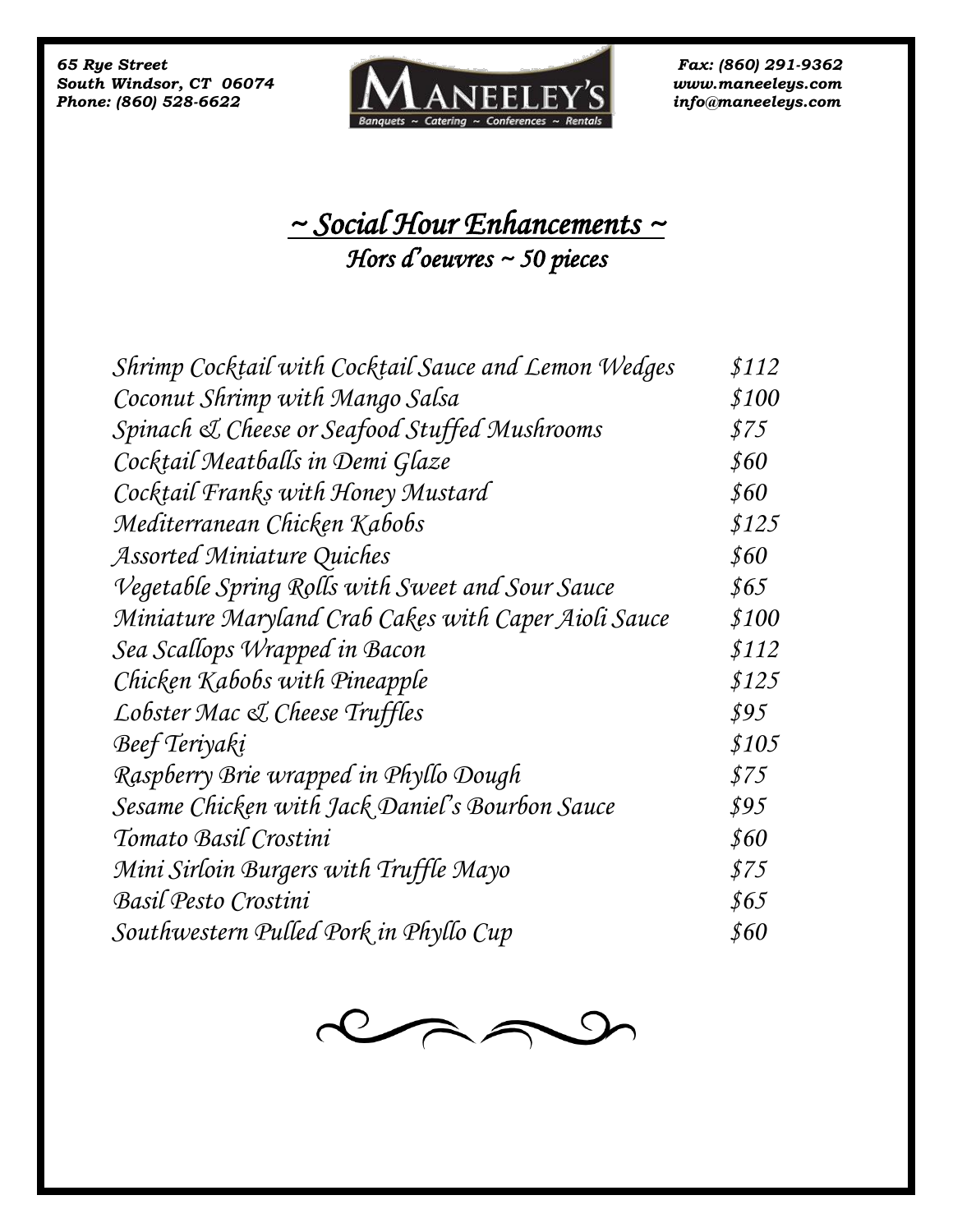

#### *~ Enhancement Suggestions ~*

*Individual Salads Tomato, Fresh Basil & Mozzarella Salad with Balsamic Reduction \$2.95pp* 

#### *Tuscan Station*

*Assorted Imported & Domestic Cheese Blocks Fresh Vegetable Crudités, Assorted Crackers & Flatbreads with Vegetable Dip Fresh Fruit Platter Marinated Mushroom Medley Cold Calamari Salad Seasoned Olives & Marinated Artichokes Roasted Sweet Red & Green Peppers Sliced Fresh Tomatoes with Mozzarella Cheese and Balsamic Vinaigrette Mortadella ~ Genoa Salami ~ Pepperoni ~ Prosciutto ~ Provolone Cheese Sliced Italian Bread*

#### *\$12.95pp*

#### *Viennese Dessert Station*

*Assorted Miniature French & Italian Pastries Fresh Fruit Tarts Mini Cupcakes Chocolate Parfaits Chocolate Fountain After Dinner Cordials in Chocolate Cups Cappuccino, Latte & Espresso \$12.95pp*

# *A Chocolate Lover's Delight*

*Chocolate Fountain with Strawberries, Pineapple, Marshmallows, Pretzels, Cream Puffs, Rice Krispies, Cannoli's & Chocolate Chunk Cookies for Dipping! \$3.95pp* 

## *Specialty Coffees & Sweets*

*Cappuccino, Espresso, Latte Gourmet Flavored Coffee Herbal Teas Miniature Italian Pastries & Cannoli's \$6.95pp* 

## *Ice Cream Sundae Bar*

*Vanilla Ice Cream Chocolate, Strawberry & Caramel Toppings Nuts, M&M's®, Reese's®, Cherries, Sprinkles, Oreo® Cookies, Chocolate Chunk Cookies, Assorted Whipped Cream \$3.95pp* 

 *All Prices Are Subject to 20% Service Fee and Applicable Connecticut State Sales Tax*